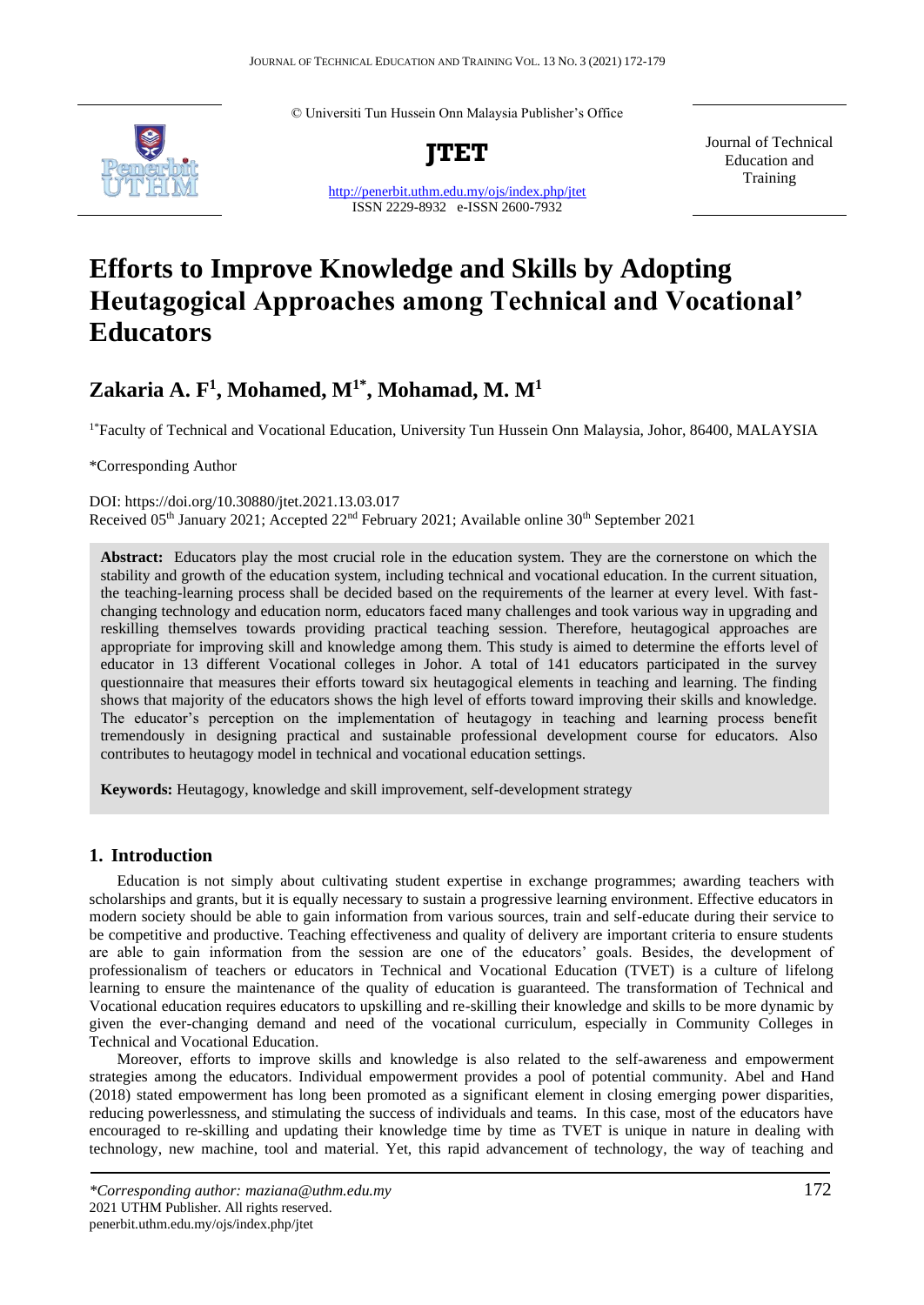learning process gradually will change and skills that we thought could stand the test of time could quickly become obsolete (Vinayan, Harikirishanan, & Ling, 2020).

On the other hand, adult learning is challenging. There are many factors and considerations require to ensure teaching and learning is success such as low technology tolerance, time-management, life and working commitment, financial issue, motivation, etc. Apart from that, there of TVET empowerment strategies, up-skilling, and reskilling studies through heutagogy approaches mentioned in the literature shows that the importance of improving teaching and learning strategies among educators. However, there are a lack of clarification studies that drive the specifics efforts and strategies that emphasized life-long learning and independent adult learning considering the educators' capabilities, facilities, organisation and resources. Therefore, the paper is aimed to determine efforts taken by Vocational College's educators to improve their skills. Also, at the same time fulfil the primary aim of TVET to provide trainees entering the work market right after completing skills training courses with job skills.

#### **2. Literature Review**

#### **2.1 Efforts and Strategies to Improve knowledge and Skills**

Today's societies need highly trained teachers/educators who can make education vibrant and compelling; teachers who have professional dedication and selfless devotion (Mohamad, Saud, & Ahmad, 2009). TVET educators must prepare themselves with skills training and development, attend industrial attachment, gain a technical or industrial qualification, trainer training (TOT) skills and skills, and share knowledge and skills with others. This supported by several studies in TVET areas which emphasized the need for upskilling and reskilling among the TVET educators. For example, Rosmawati, Razak, and Mahzan (2016) have focused on factors that contribute to individual professionalism that facilitate the advancement of the profession, such as professional growth, social interaction inside and outside polytechnic institutions and the physical environment. To increase efficiency, many technologies are implemented and practised in the new classroom, which reflects a change from a teacher centre to a learner-centred learning process. According to McAuliffe et al., (2009), students are also always encouraged by the educator to know they're more about specific knowledge and obtain experience from trusted and independent thinkers. Nowadays, most of the educational methods introduced in vocational colleges are aimed at improving more abilities and less potential, which is the ability to use skills in new contexts (Ibrahim et al., 2020; Devier, 2019).

TVET teachers/instructors who are highly qualified and skilful are demanding to emphasize the production of high-quality TVET graduates. Educators' competencies alone are not adequate to succeed in today's workplace when the technical profession subsumes diverse contexts; it is in this scenario that technical educators are tasked with the daunting role of educating "capable learners." In the literature, some strategies and ways have been discussed in improving knowledge and skills among teachers such as self-directed learning in the workplace, formal programs organized by the organization and organizational development strategies. This strategy is vital to improve college's role-based understanding, skills and attitudes, promoting vocational college reform and at the same time improving student achievement (Li et al., 2018). Phuong, Cole, and Zarestky (2018) found that formal services, such as serial workshops and development, have been recorded at a high frequency compared to self-directed learning and organizational development activities. For example, attending courses and workshops related to their expertise or seeking advice and guidance from a colleague about how to develop their teaching skills. Besides, Hashim, Judi, and Wook, (2017) mentioned the information sharing between highly trained instructors and other instructors can improve the quality of training and skills development in the TVET institutions.

#### **2.2 Learning in Heutagogical Approach**

The main core concept of heutagogy is referred to term "self". This concept is derived from the study of selfdirected learning that focused on adult learning, which commonly preferred technique to be used on various platforms, especially in the higher education field (Moore, 2020). Heutagogy is a continuum of pedagogy, andragogy and heutagogy (PAH). In the context of PAH, students' progress from pedagogy to andragogy, and ultimately to heutagogy (Glassner & Back, 2020). Proponents of the PAH continuum argue that higher levels of student maturity and selforganization are needed to develop the continuum (Blaschke  $\&$  Hase, 2016). This is because students are less dependent on instructors for guidance and structure in the learning process (pedagogy), they can progress through the continuum for more autonomy and a less structured learning environment. In the first stage 1 (pedagogy), educators master the learning process vigorously to try to motivate students to engage in learning content, for example, by defining specific teaching goals and learning objectives and activities along a structured, linear path. At the next level (andragogy), the instructor begins to cultivate the student's ability to direct his or her own learning, allowing him or her more freedom in directing how learning takes place and providing less structure in course design. However, the instructor is still a key agent in the learning process, continuing scaffolding and building learning experiences, while allowing a higher level of student autonomy. At the heutagogical level (level 3), the student takes full control of their learning and given full choice in determining how he will learn. With pedagogy and andragogy, the focus of teaching is primarily on content dissemination and learning, which occurs in a linear manner (i.e., with learning outcomes set by the instructor). As a student-centred theory, heutagogy places emphasis on students determining their learning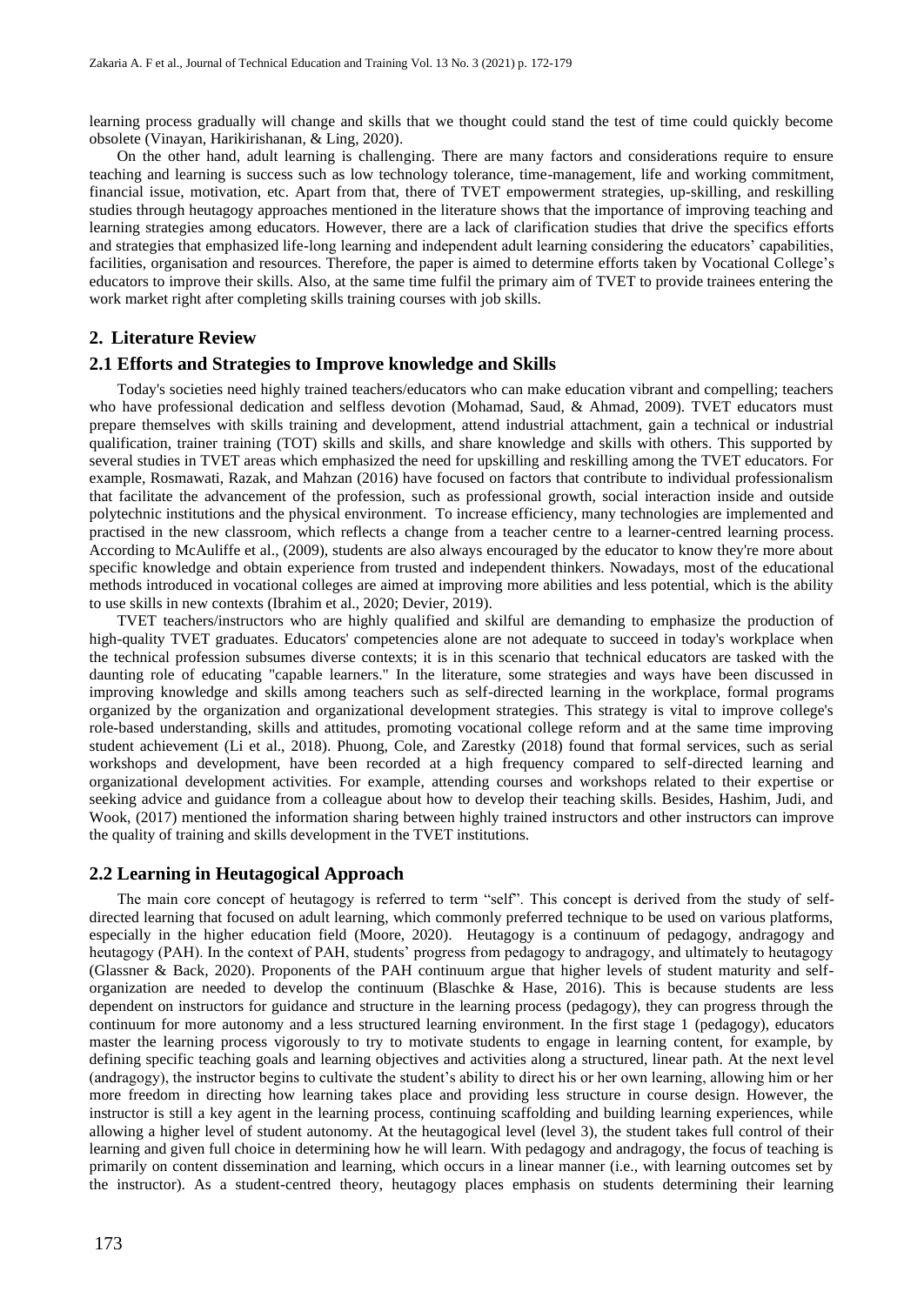pathways and helping students understand how they learn. Table 1 presented the heutagogy design would adopt in adult learning. In sum, heutagogy focused on learning and shifts educators closer in the direction of better understanding the needs of advanced learners in dynamic and diverse work environments.

| <b>Huetagogy Design</b> | Element                                                                                                                                                                                                                                                    |
|-------------------------|------------------------------------------------------------------------------------------------------------------------------------------------------------------------------------------------------------------------------------------------------------|
| Explore                 | Students must be given the freedom and opportunity to explore<br>various sources of knowledge about their journey. They need to<br>be able to develop and test hypotheses and ask and answer<br>questions — all that arise during the exploration process. |
| Create                  | Using a variety of learning approaches, for example, writing,<br>planning, and drawing.                                                                                                                                                                    |
| Share                   | By sharing information, students can learn from their own<br>discoveries and experiences, as well as identify others with<br>similar interests, which can lead to potential opportunities for<br>future collaboration.                                     |
| <b>Connect</b>          | Make easy connections with social media, which gives students<br>the opportunity to network with other people around the world                                                                                                                             |
| Reflect                 | Reflection provides an opportunity to rise to higher levels of<br>cognitive activity such as analysis and synthesis                                                                                                                                        |
| Collaboration           | Working together toward common goals, students can solve<br>problems and strengthen their knowledge of sharing information<br>and experiences, continuing to practice, and experimenting by<br>trial and error                                             |

**Table 1 - Heutagogy Element (Blaschke & Hase, 2016)**

## **3. Methodology**

#### **3.1 Research Design**

This study was utilizing the survey research design to collect quantitative data that best served to answer research questions and the purpose of the study.

#### **3.2 Sampling**

A total of 141 data was collected from 13 different Vocational College in Johor. A total of 19.9% (n =28) from Kolej Komuniti Pasir Gudang, Kolej Komuniti Segamat 14.2% (n = 20), , 12.1% (n =17) from Kolej Komuniti Bandar Penawar, 10.6% (n =15) from Kolej Komuniti Bandar Tenggara, 9.2% (n =13) from Kolej Komuniti Kluang, 8.5% (n =12) from Kolej Kota Tinggi , Kolej Komuniti Segamat 2 7.8% (n=11), 6.4% (n =9) from Kolej Komuniti Muar, 3.5% (n=5) from Kolej Komuniti Pagoh, 2.8% (n =4) from Kolej Komuniti Cawangan Gelang Patah and Tanjung Piai, 1.4% (n=2) from Kolej Komuniti Ledang and 0.7% (1) from Kolej Komuniti Batu Pahat.

#### **3.3 Research Instrument**

Questionnaires were chosen for this study because they are a reliable and quick method to collect information from multiple respondents in an efficient and timely manner. Firstly, a pilot analysis was conducted to determine the reliability and validation of the proposed questionnaire. The reliability of the test was 0.970, and the Cronbach alpha coefficient was 0.978. Results suggest that questionnaire is adequately measured and will allow for determining the efforts to improve knowledge and skills among the educators. There are 31 items of questionnaire questions related to the efforts to improve skills and knowledge among TVET educators was developed. The questionnaire was designed by adopting heutagogical approaches that promote lifelong and independent adult learning among (i.e. self-learning, creative, self-efficacy, learning resources, flexible assessment, and curriculum).

#### **3.4 Data Analysis**

The results of the survey were analysed to determine the efforts level as perceived by the educators regarding the six elements of heutagogy approach. Descriptive statistics were generated including the mean score and standard deviation for every item in the questionnaire. Figure 1 presented an overview of the research methodology.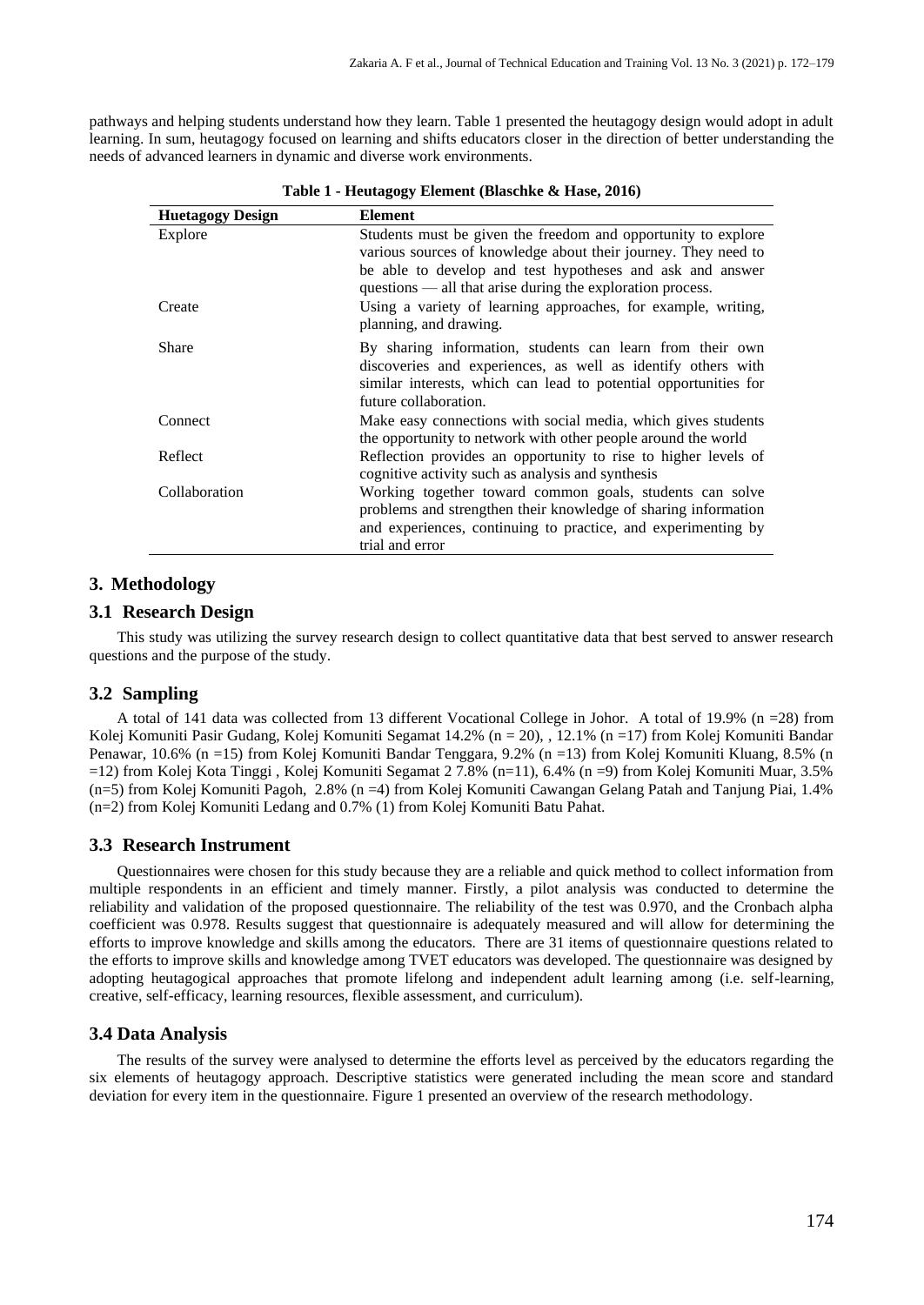

**Fig. 1 - Overview of methodology**

#### **4. Results and Discussion**

This section presented the results of the ways and efforts level to improve skill and knowledge among educators during their services. Heutagogy based continuous professional development acts as an alternative approach to cater for the need of self-determined learning among educators (Paul & Kumar, 2020). There are six major elements in heutagogy that were discussed, namely self-learning, creative, self-efficacy, learning resources, flexible assessment, and curriculum. Table 2 presented the self-learning process which educators' give efforts to learn by themselves. Selflearning is a new method of learning. Not that it replaced conventional, educational learning, but complemented it with some excellent results (Hawley & Hostetler, 2017). Self-directed learning has been shown to be effective, convenient, and fast with the widespread of technology use among teachers and also students (Lemmetty & Collin, 2020; Rashid & Asghar, 2016). Thus, this study was found that high efforts among the technical and vocational educators (in average mean  $= 4.36$  and standard deviation (SD) = 0.696). Most of the educators were engage in skills-based program during services (mean  $= 4.45$ , SD $= 4.45$ ).

| N <sub>0</sub>   | <b>Item</b>                                                 | <b>Mean</b> | SD    | <b>Efforts</b> |
|------------------|-------------------------------------------------------------|-------------|-------|----------------|
| KPI1             | Obtain preliminary information on course content will       | 4.24        | 0.726 | High           |
|                  | improve the skills to be attended                           |             |       |                |
| KPI <sub>2</sub> | Looking for opportunities to attend skills improvement      | 4.42        | 0.699 | High           |
|                  | courses in practical teaching                               |             |       |                |
| KPI3             | Engage in academic programs                                 | 4.33        | 0.627 | High           |
| KPI4             | Engage in skills-based programs while teaching              | 4.45        | 0.712 | High           |
| KPI5             | Engage in disciplinary programs during work                 | 4.35        | 0.748 | High           |
| KPI6             | Obtain current issues regarding Technical and Vocational at | 4.35        | 0.665 | High           |
|                  | home and abroad                                             |             |       |                |
|                  | <b>Average (Total)</b>                                      | 4.36        | 0.696 | High           |

A positive classroom atmosphere stimulates students to engage actively and heighten their confidence to interacts with others (Ibrahim, Aswati & Melissa, 2020). Creating the atmosphere requires the educator to add creative elements that make the lessons more exciting, interactive, and effective. The right combination of creativity and curricula allows students to be creative and inspires them to learn new things. (Table 3 presented the high creative efforts among Vocational College's educators to ensure the teaching process more effective (mean  $= 4.30$ , SD  $= 0.686$ ). The educator combines various media, build more creative teaching materials, make the Technical and Vocational syllabus more creative to attract students and can cultivate a positive attitude to produce creative students. In this case, it shows that the educator needs to be creative first to enhance the student's creative thinking. This is supported by Yang et al. (2016), which mentioned creative teaching strategies such as facilitating associative thinking, sharing impressive ideas, encouraging evidence-based conclusions, and reviewing and commenting on group presentations are able to develop creative thinking.

#### **Table 3 - Result of creative efforts**

| N <sub>0</sub> | Item                                                          | <b>Mean</b> | <b>SD</b>  | <b>Efforts</b> |
|----------------|---------------------------------------------------------------|-------------|------------|----------------|
|                | K1 Combine various media in the teaching and learning process | 4.13        | 0.830      | High           |
|                | Ensure that the teaching materials obtained can be modified   |             | 4.20 0.699 | High           |
|                | for more creative teaching delivery                           |             |            |                |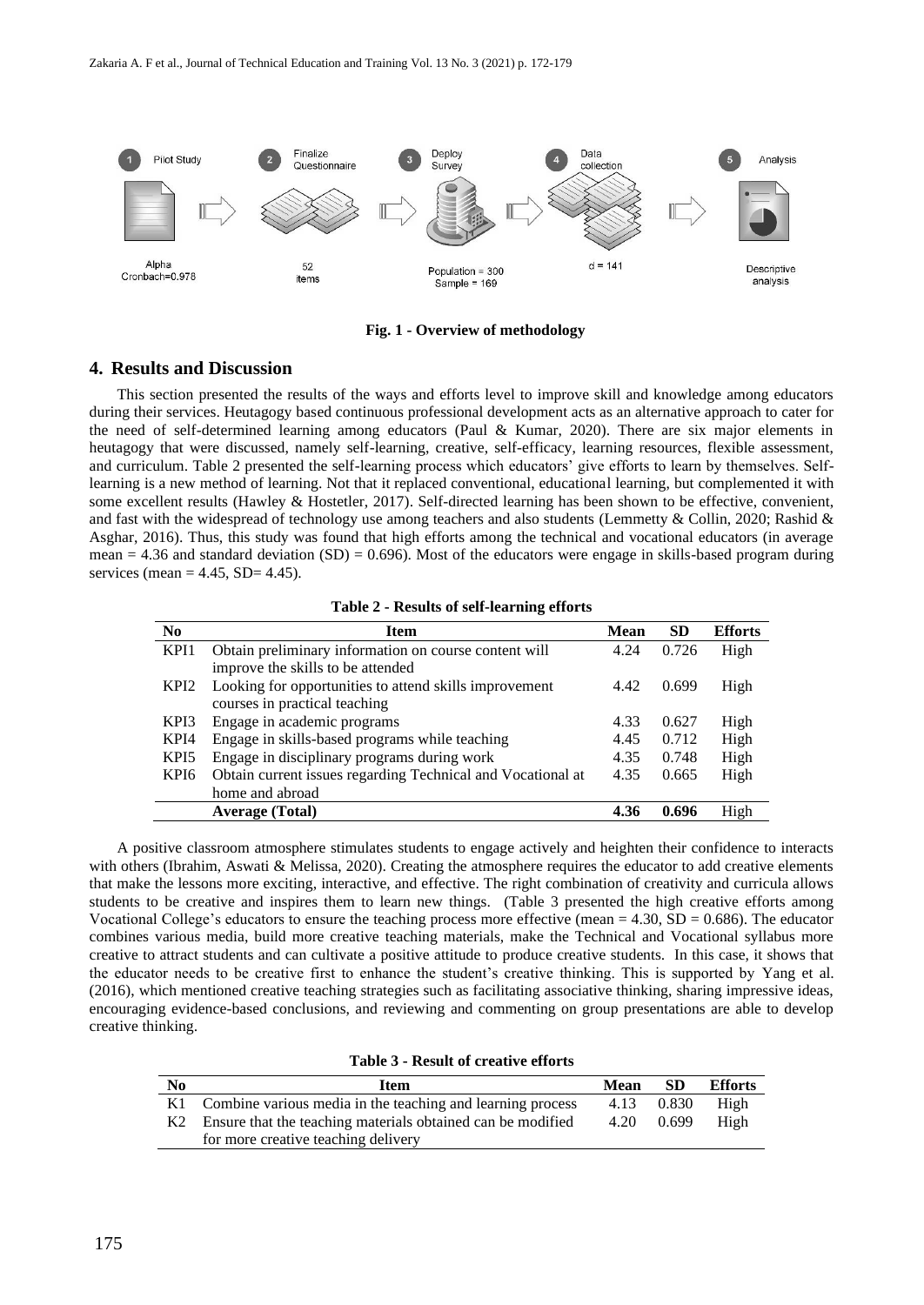| No             | <b>Item</b>                                                    | Mean | SD    | <b>Efforts</b> |
|----------------|----------------------------------------------------------------|------|-------|----------------|
| K <sub>3</sub> | Integrate and build a solid teaching in a more effective       | 4.34 | 0.631 | High           |
|                | teaching and learning process                                  |      |       |                |
| K4             | Plan learning activities that are able to cultivate a positive | 4.38 | 0.693 | High           |
|                | attitude to produce creative students                          |      |       |                |
| K5.            | Ensure the Technical and Vocational syllabus more creative     | 4.43 | 0.577 | High           |
|                | to attract students                                            |      |       |                |
|                | <b>Average (Total)</b>                                         | 4.30 | 0.686 | High           |

**Table 4 - Continue**

Furthermore, Table 4 presented a high level of self -effort efforts among educators. The high self-efficacy level mainly related to the ways and strategies taken by an educator to manage their workload in significant ways. For example, the majority of agreed that colleges structure and organizational environment play a role in shaping the teaching effectiveness (mean  $= 4.43$ , SD  $= 0.636$ ), and most of the educators have high teaching efficacy towards students. Choi, Lee, and Kim (2019) suggested that project-based learning has a positive impact on teacher selfefficiency and the influence of project-based learning on teacher self-efficiency can be mediated by positive responses from students. Besides, Smetackovaa (2017) found a negative association between self-efficacy and burn-out syndrome, where the correlation between burnout and self-efficacy was significant and different rates of burnout among teachers with high self-efficacy and low self-efficacy. Furthermore, self-efficiency was a significant factor in teaching thought activities by teachers. In addition, teaching style was also a meaningful predictor. Facilitating the model was more meaningful than the representative, expert, authority and personal models (Dilekli & Tezci, 2016).

|  |  |  |  |  | Table 5 - Result of self - efficacy efforts level |  |  |
|--|--|--|--|--|---------------------------------------------------|--|--|
|--|--|--|--|--|---------------------------------------------------|--|--|

| N <sub>0</sub>  | Item                                                                                                                 | <b>Mean</b> | <b>SD</b> | <b>Efforts</b> |
|-----------------|----------------------------------------------------------------------------------------------------------------------|-------------|-----------|----------------|
| EK1             | Has high teaching efficacy towards students                                                                          | 4.34        | 0.583     | High           |
| EK <sub>2</sub> | Facing failure with more persistent efforts to master teaching<br>skills to succeed                                  | 4.16        | 0.628     | High           |
| EK3             | Focus on overcoming obstacles when faced with difficult<br>teaching assignments                                      | 4.29        | 0.722     | High           |
| EK4             | The structure of the college and the organizational<br>environment play a role in shaping the teaching effectiveness | 4.43        | 0.636     | High           |
| EK5             | Provide opportunities for students to increase their self-<br>efficacy                                               | 4.11        | 0.744     | High           |
|                 | <b>Average (Total)</b>                                                                                               | 4.2         | 0.663     | High           |

The adaptability and usability of the curriculum to students' needs and capabilities is a concept related to curriculum flexibility. While flexible approach to teach and learn ensures that today's students will know when, where and how they want it. The benefits include increased learning outcomes from evidence-based and technology-enabled teaching approaches. Table 5 presented the result of a flexible curriculum efforts level among the educators. As shown in Table 5, this study was found the flexible curriculum at the high state level of the educators' efforts (mean = 4.20, SD = 0.78). Majority of educators are required to provide at least fundamental technical and vocational knowledge in every teaching session (mean = 4.29, SD = 0.713). In literature, one of the efforts taken by educators to realise curriculum flexibility was by using a blended curriculum with face-to-face and online components. The various contextual, teacher-related and student-related factors were viewed as having an effect on (further) curriculum versatility (Jonker, März, & Voogt, 2020).

|  |  |  |  | Table 6 - Flexible curriculum |
|--|--|--|--|-------------------------------|
|--|--|--|--|-------------------------------|

| No              | <b>Item</b>                                                        | <b>Mean</b> | <b>SD</b> | <b>Efforts</b> |
|-----------------|--------------------------------------------------------------------|-------------|-----------|----------------|
| KF1             | Given the free choice to follow a flexible curriculum in teaching  | 4.13        | 0.695     | High           |
|                 | and learning sessions                                              |             |           |                |
| KF <sub>2</sub> | Flexible curriculums help to boost educator's motivation           | 4.18        | 0.740     | High           |
| KF3             | Educators need to knowledgeable in every content (curriculum or    | 4.17        | 0.736     | High           |
|                 | syllabus) to ensure effective teaching and learning process.       |             |           |                |
| KF4             | Understand the role of educators to educate students with various  | 4.25        | 0.656     | High           |
|                 | knowledge and skills                                               |             |           |                |
| KF5             | Educators are tied to provide students with basic of technical and | 4.29        | 0.713     | High           |
|                 | vocational knowledge                                               |             |           |                |
|                 | <b>Average (Total)</b>                                             | 4.20        | 0.708     | High           |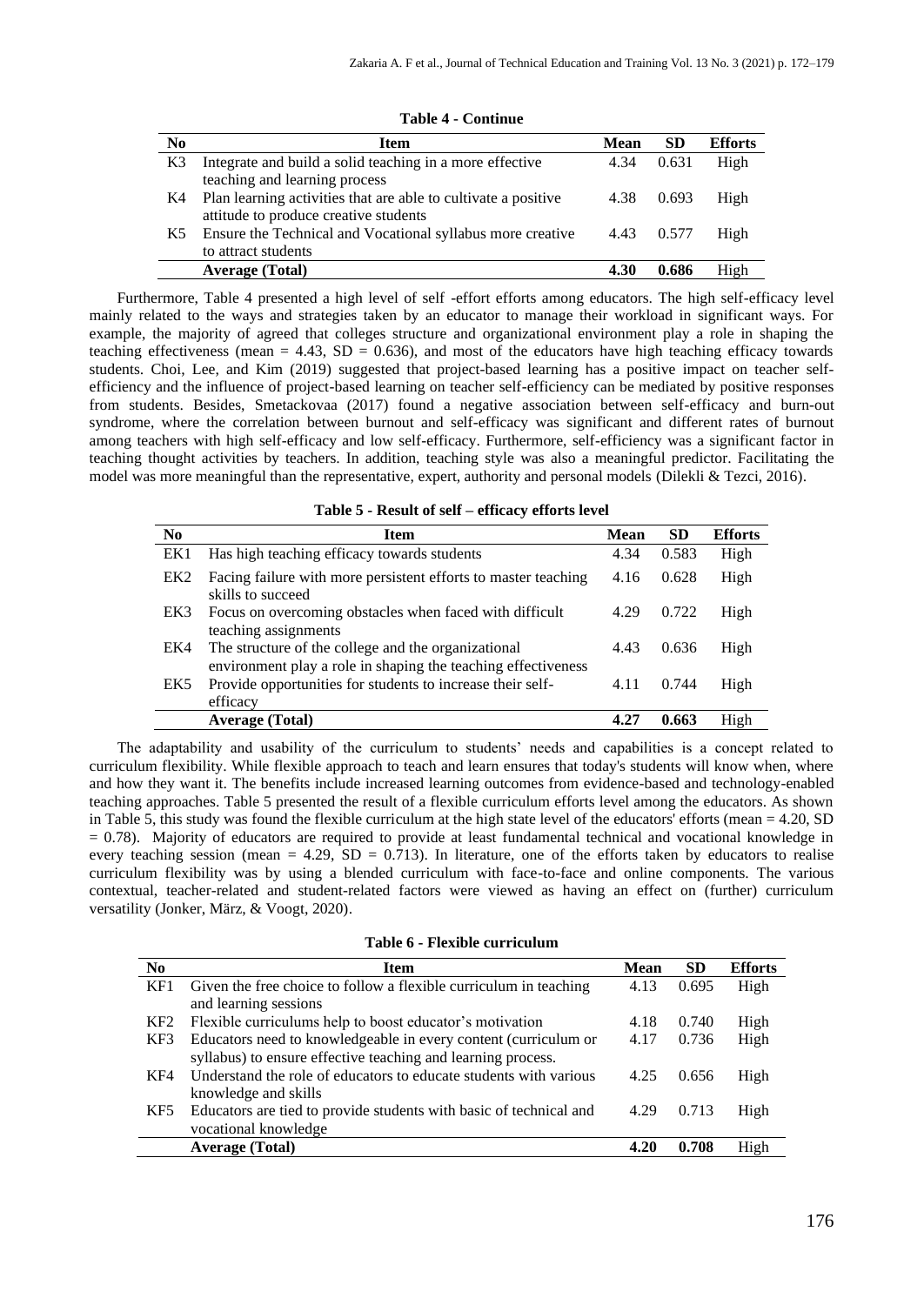Table 6 presented the efforts taken in terms of learning resources. With the rapid development of technology, teaching and learning strategies need to be concurrent with the common technology used among students and educators (Song & Bonk, 2016). Moreover, students nowadays are considered digital natives who tend to be more attentive and enthusiastic to learn through technology application in the teaching and learning process (Pirani & Hussain, 2019). In this study, most of the educators used a variety of resources, platforms in order to ensure effective teaching and learning (mean  $= 3.74$ , SD  $= 0.695$ ). For example, educators were using the Internet to find the teaching materials and resources, as e-learning contribute higher mean, (mean = 4.50), followed by YouTube (mean = 4.34, SD = 4.34), Online module (mean  $= 4.26$ ), and journal (mean  $= 3.62$ )

|  |  |  | <b>Table 7 - Learning resources</b> |
|--|--|--|-------------------------------------|
|--|--|--|-------------------------------------|

| N <sub>0</sub>  | <b>Item</b>                                                         | <b>Mean</b> | <b>SD</b> | <b>Efforts</b> |
|-----------------|---------------------------------------------------------------------|-------------|-----------|----------------|
| SP <sub>1</sub> | Apply information technology (ICT) during teaching $&$ learning     | 4.29        | 0.722     | High           |
|                 | through the SLE Program (Smart Learning Environment) that aims to   |             |           |                |
|                 | encourage of using ICT                                              |             |           |                |
| SP <sub>2</sub> | Using internet facilities with the application as below during the  |             |           | High           |
|                 | teaching & learning                                                 |             |           |                |
|                 | E-learning<br>i)                                                    | 4.50        | 0.605     | High           |
|                 | $\rm ii)$<br>YouTube                                                | 4.34        | 0.705     | High           |
|                 | iii) Online module                                                  | 4.26        | 0.691     | High           |
|                 | iv) Journal                                                         | 3.62        | 0.876     | High           |
| SP <sub>3</sub> | Plan activities to cultivate students to do their own               | 4.32        | 0.625     | High           |
| SP <sub>4</sub> | Require students to explore for themselves the material that can be | 4.13        | 0.758     | High           |
|                 | used as a resource and make choices in performing their assignments |             |           |                |
| SP <sub>5</sub> | Encourage students to collaborate, share knowledge, opinions and    | 4.28        | 0.613     | High           |
|                 | views with other friends                                            |             |           |                |
|                 | <b>Average (Total)</b>                                              | 3.74        | 0.695     | High           |

Subsequent heutagogy element is flexible assessment. Flexible assessment is an assessment which involves option on the part of the student. This study found that the majority of the educators put high efforts on assessing students mean  $= 4.17$ , SD – 0.683. The assessment process is mainly one part of the teaching activities which do not contribute to the heavy workload among the educators.

| N <sub>0</sub>  | Item                                                               | <b>Mean</b> | <b>SD</b> | <b>Efforts</b> |
|-----------------|--------------------------------------------------------------------|-------------|-----------|----------------|
| PF <sub>1</sub> | Plan a flexible assessment makes it fun for students to learn      | 4.27        | 0.559     | High           |
| PF <sub>2</sub> | Flexible assessment increases my motivation as an educator         | 4.29        | 0.645     | High           |
| PF3             | The activity of building an assessment test item did not burden me | 4.06        | 0.725     | High           |
| PF <sub>4</sub> | The activity of scoring an assessment test did not burden me       | 4.15        | 0.696     | High           |
| PF5             | The activity of recording assessment data did not burden me        | 4.09        | 0.792     | High           |
|                 | <b>Average (Total)</b>                                             | 4.17        | 0.683     | High           |

**Table 8 - Flexible assessment**

# **5. Conclusion**

Educators should conduct rigorous self-study research about their own teaching and learning. The finding of the study will be a reference to determine the long-term sustainable practice toward life-long learning among educators. The heutagogy approaches and elements mentioned can be a guideline to achieve the aspiration of the TVET agenda. These efforts show the educators were highly aware of the importance of upgrading their skills and knowledge. Besides, they are efforts towards improving teaching and learning. This study shows that most of the educators take better ways and strategies to improve themselves, be more creative (not only during teaching), upgrading the learning resources, make the flexible assessment and curriculum. As for academics and researchers alike, this study will prompt new ideas and knowledge the way technical and vocational can be improved, by improving educator's knowledge. Most importantly, this study benefits tremendously to the educator in finding the most effective efforts of improving their skills and knowledge through heutagogical approaches.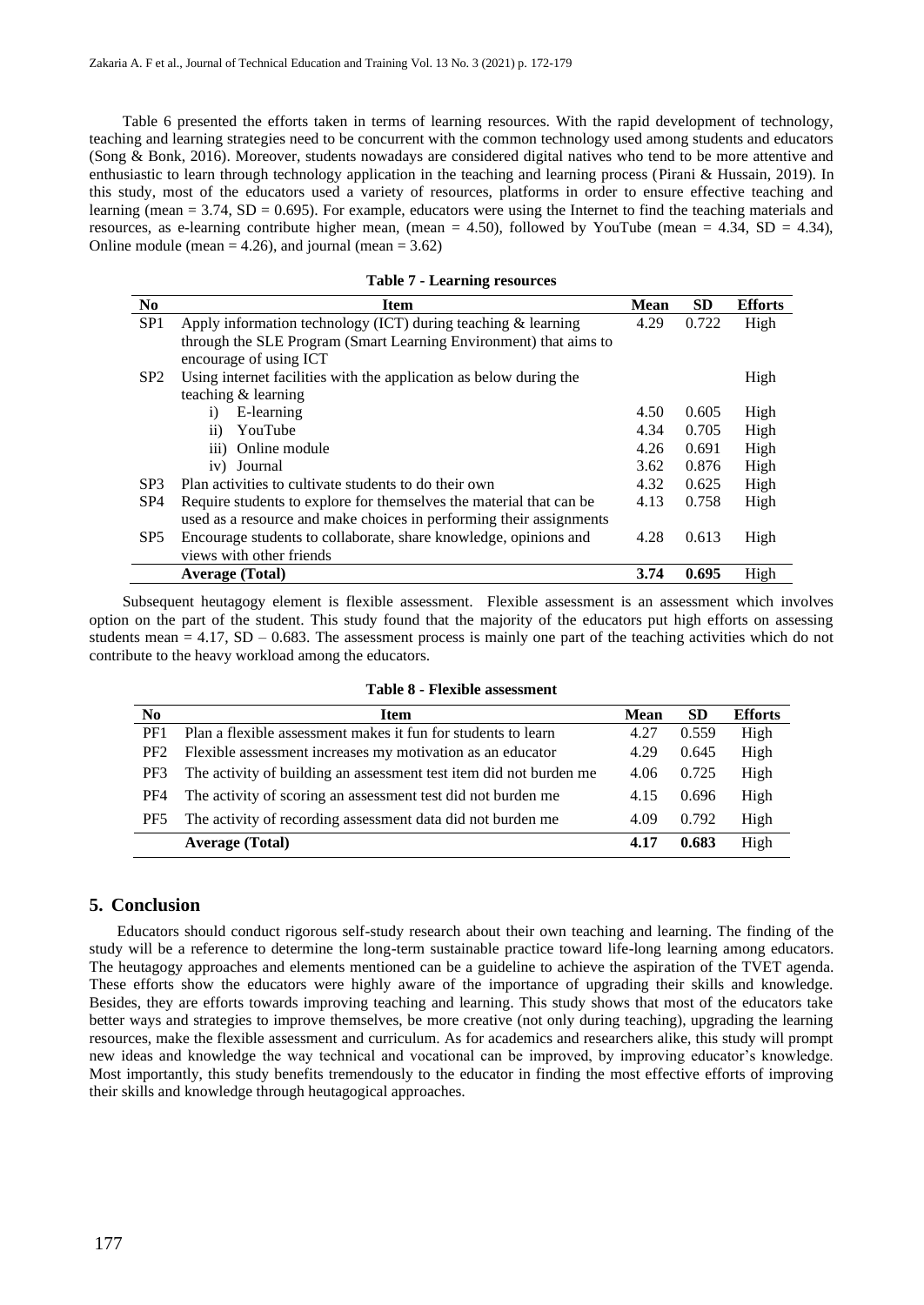#### **Acknowledgement**

The authors would like to thank the Ministry of Education, Malaysia for generously supporting this research under the PPG Grant VOT No. K104, Research Management Centre (RMC) and University Tun Hussein Onn Malaysia (UTHM).

#### **References**

Abel, Sarah E, & Hand, Mikel W. (2018). *Exploring, defining, and illustrating a concept: Structural and psychological empowerment in the workplace.* Paper presented at the Nursing forum

Hashim, Hanimastura, Judi, Hairulliza Mohamad, & Wook, Tengku Siti Meriam Tengku (2017). The Factors of Influence towards Knowledge Sharing Among TVET Educators: A Study on TVET Educators within Hulu Langat District. *International Journal of Advanced Engineering Research Science, 4*(2), 237063

Blaschke, Lisa Marie, & Hase, Stewart. (2016). Heutagogy: A holistic framework for creating twenty-first-century selfdetermined learners *The future of ubiquitous learning* (pp. 25-40): Springer

Choi, Junghee, Lee, Ju-Ho, & Kim, Booyuel (2019). How does learner-centered education affect teacher self-efficacy? The case of project-based learning in Korea. *Teaching Teacher Education, 85*, 45-57

Devier, Britton H (2019). Teacher Shortage and Alternative Licensure Solutions for Technical Educators. *Journal of Technology Studies, 45*(2), 48-49

Dilekli, Yalçın, & Tezci, Erdoğan (2016). The relationship among teachers' classroom practices for teaching thinking skills, teachers' self-efficacy towards teaching thinking skills and teachers' teaching styles. *Thinking Skills Creativity, 21*, 144-151

Glassner, Amnon, & Back, Shlomo. (2020). Three "Gogies": Pedagogy, Andragogy, Heutagogy *Exploring Heutagogy in Higher Education* (pp. 59-74): Springer

Hawley, Todd S, & Hostetler, Andrew L (2017). Self-study as an emergent methodology in career and technical education, adult education and technology: An invitation to inquiry. *International Journal of Adult Vocational Education Technology, 8*(2), 82-92

Ibrahim, B. B., Mohamad, N. H. B., Aziz, A. B. A., Kadir, M. B., & Hamid, Z. B. A. (2020). A Look at Grit: A Study towards Malaysian Technical Instructors Performance Retention. *International Journal of Psychosocial Rehabilitation*, *24*(1)

Ibrahim Ahmeda, Aswati Hamzah, Melissa NLY Abdullah (2020). Effect of Emotionally Positive Classroom Atmosphere on Student Social-Emotional Competence. *International Journal of Innovation, Creativity and Change, 12(8),* 320-339

Jonker, Herma, März, Virginie, & Voogt, Joke (2020). Curriculum flexibility in a blended curriculum. *Australasian Journal of Educational Technology, 36*(1), 68-84

Lemmetty, Soila, & Collin, Kaija (2020). Self-directed learning as a practice of workplace learning: interpretative repertoires of self-directed learning in ICT work. *Vocations Learning, 13*(1), 47-70

Li, Hongcai, Lin, Changyong, Xuan, Yonghua, & Xu, Hong. (2018). *Teaching Reform in higher Vocational Colleges under the New Media Environment.* Paper presented at the 2018 5th International Conference on Education, Management, Arts, Economics and Social Science (ICEMAESS 2018)

McAuliffe, Marisha, Hargreaves, Doug, Winter, Abbe, & Chadwick, Gary (2009). Does pedagogy still rule? *Australasian Journal of Engineering Education, 15*(1), 13-18

Mohamad, Mimi Mohaffyza, Saud, Muhammad Sukri, & Ahmad, Adnan (2009). The need in training and retraining for TVET teachers in Malaysia. *Journal of Technical Education Training, 1*(1), 51-57

Moore, Robert L (2020). Developing lifelong learning with heutagogy: contexts, critiques, and challenges. *Distance Education, 41*(3), 381-401

Paul, Issac & Kumar, Krishna. (2020). Heutagogy: An Effective Self-Determined Approach for Teachers' Continuous Professional Development (CPD). *UGC Care Journal* Vol-40. 6157

Phuong, Tam T, Cole, S Catherine, & Zarestky, Jill (2018). A systematic literature review of faculty development for teacher educators. *Higher Education Research Development, 37*(2), 373-389